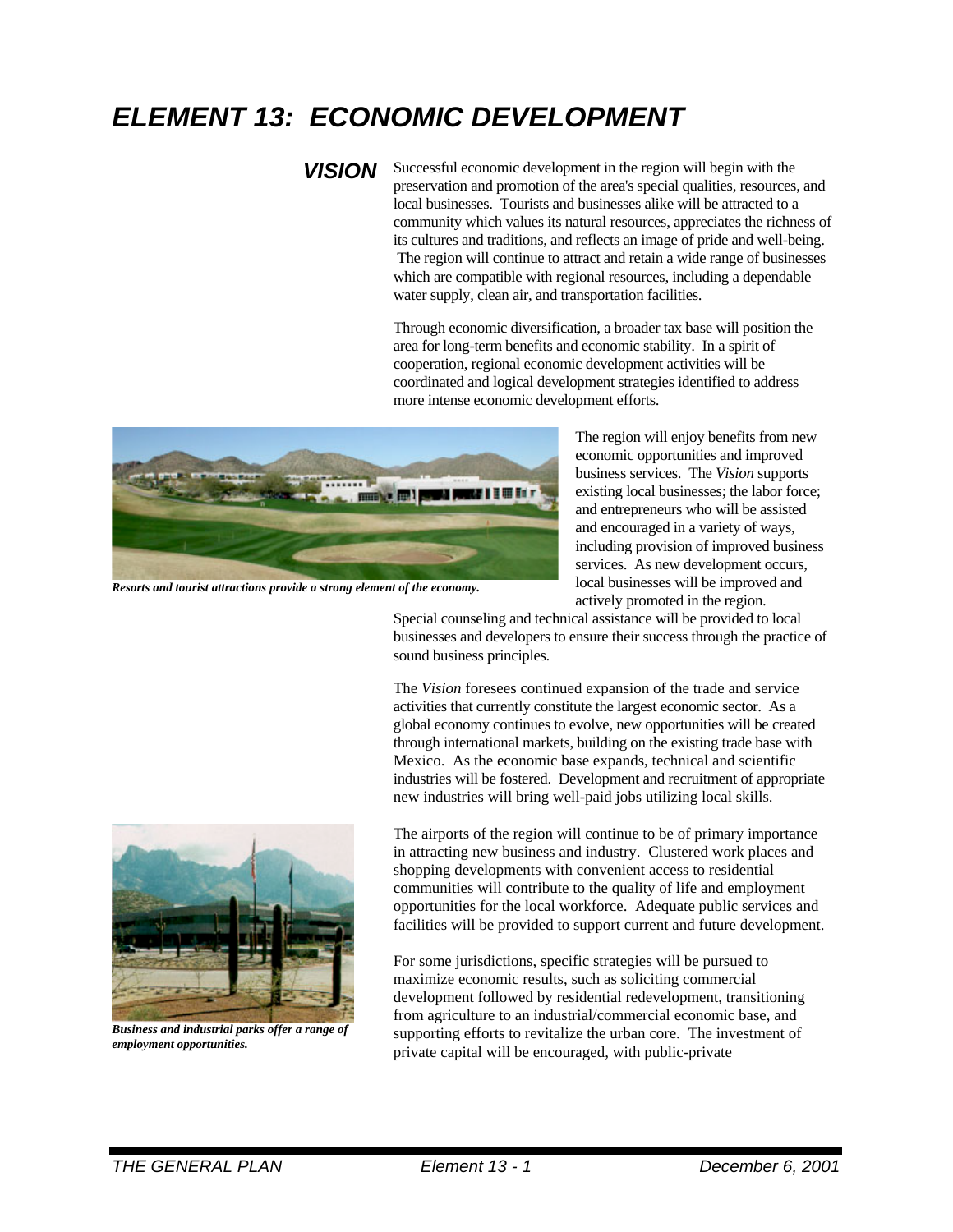

*Shopping centers and services add to the diverse and stable economy.*

partnerships created to leverage private investment.

The *Vision* recognizes the value of an excellent public education system at all levels to enhance the quality of life for area residents, as well as to attract new firms and provide for a well-trained, wellcompensated labor force. Programs of private and public schools will be coordinated with economic development activities so that new jobs match local skills. The region will enjoy a per capita income above both national and state levels, while local governments will do all they can to maintain regional unemployment and underemployed rates at levels below both national and state levels.

#### *Livable Tucson Goals* **Engaged Community and Responsive Government**

Includes involvement of citizens in the community, volunteering, neighborhood participation, responsiveness of government organizations to citizen input, and the connection between government and the people.

#### **Respected Historic and Cultural Resources**

Includes the preservation and celebration of local landmarks, buildings, neighborhoods, archaeological treasures, open spaces, cultures, and traditions that make Tucson unique.

#### **Infill and Reinvestment, Not Urban Sprawl**

Includes well-planned growth, the management of sprawl, and development in the city's core, rather than on the periphery.

#### Better **Paying Jobs**

Includes wages, job quality, job diversity, and an improved standard of living.

#### **Quality Job Training**

Includes education, training, and skill development that lead to high quality, living wage jobs.

#### **Reduced Poverty and Greater Equality of Opportunity**

Includes the fair distribution of resources, creating opportunities to overcome poverty, and reducing social and economic inequality.

#### **Strong Local Businesses**

Includes the local economy, particularly small, Tucson-based businesses.

#### **Successful Downtown**

Includes the cultural and commercial aspects of the city center.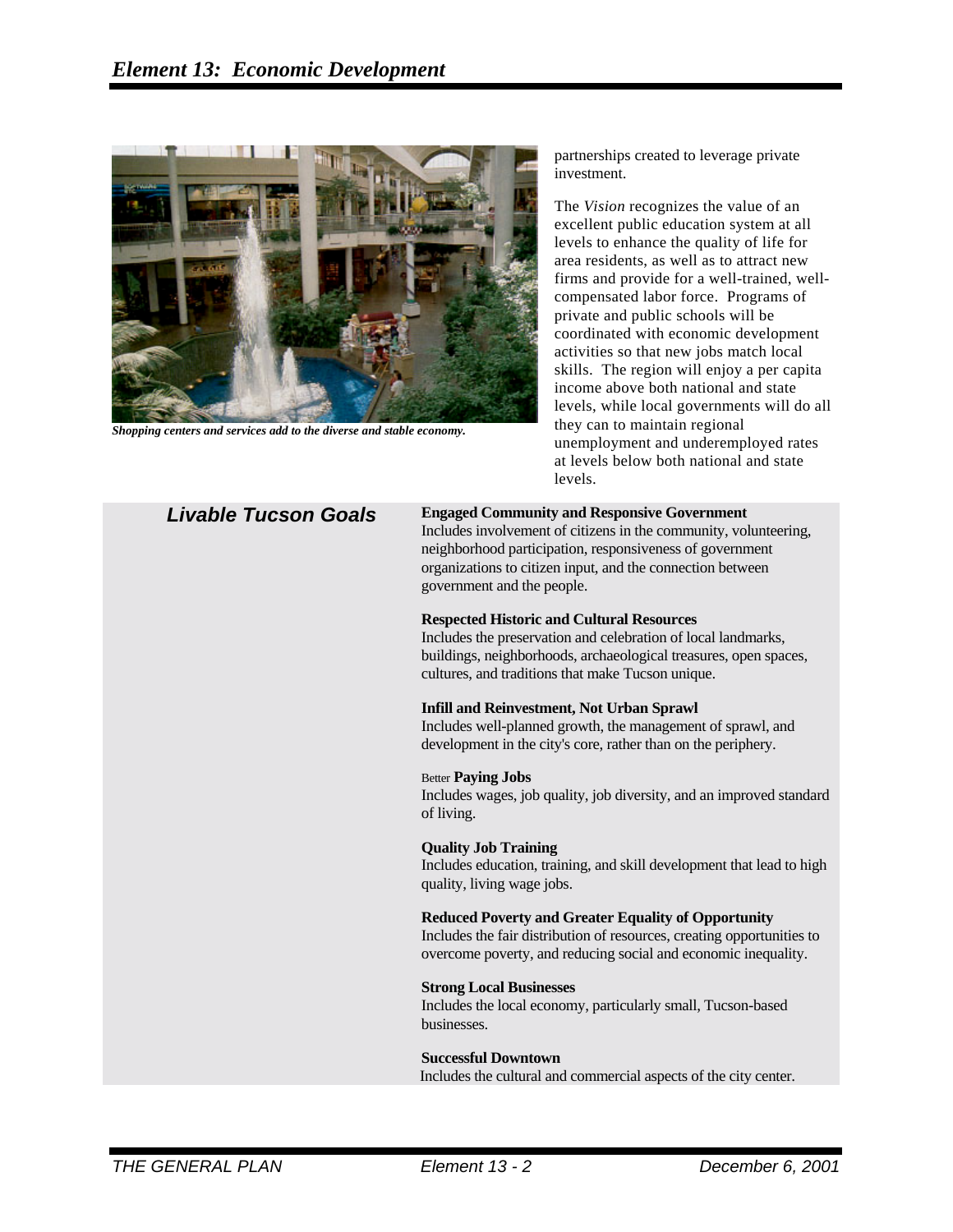# **Community Image**



**Background** Community image can have a profound impact on economic development activities. Tourists and businesses alike are attracted to a community which values its surrounding natural beauty, appreciates its unique cultural heritage, and maintains its built environment. The image presented by a community can determine the location decision of a new or relocating business. Existing businesses are more likely to expand and reinvest in a community with a positive self-image and a strong sense of civic pride, confidence, and well-being.

### *Policy 1:* **Promote and preserve the special qualities and resources that contribute to Tucson's attractiveness and make the community unique.**

**Supporting Policies** 1.1 Support and foster efforts to provide excellence in public education and life-long learning in Tucson in all areas, including scientific, technical, humanistic, cultural, the arts, and the social sciences, and by the continuing development of public libraries.

> 1.2 Emphasize air and water quality as essential to the economic health of the region.

1.3 Protect natural resources and support recreational amenities to strengthen Tucson's quality of life.

1.4 Promote and preserve Tucson's cultural heritage including its archaeology, architecture, and array of cultural traditions.

1.5 Promote safe, distinctive, and well-maintained neighborhoods.



*Traffic Calming and Street Trees*



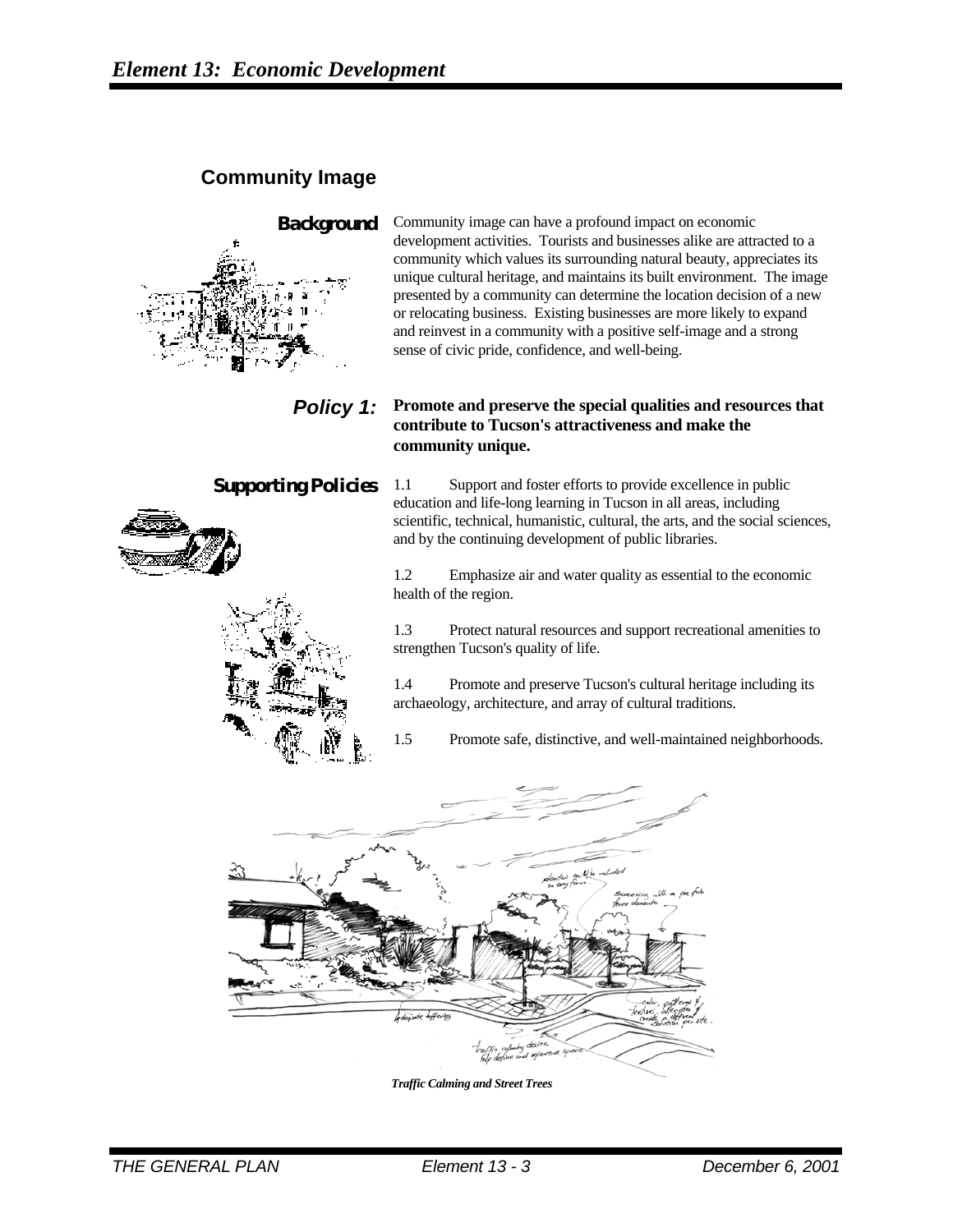#### *Policy 2:* **Maintain and enhance the beauty of Tucson's physical landscape.**

**Supporting Policies** 2.1 Support and encourage efforts to maintain and improve the visual attractiveness and maintenance of the community through public, private, and volunteer action.

> 2.2 Plan and develop a well-designed and effective circulation system, including transit facilities, alternate modes, and improved roadways.

2.3 Recognize the importance of streets and gateways in creating the initial impression or image of the community.

2.4 Promote Downtown as the cultural and economic center of the city and encourage attractive development and infill to enhance its image.

2.5 Target visually prominent areas of the community, such as the Downtown and major activity centers, as focal points that receive particular care and civic attention.

# **Small Business Assistance and Development**



**Background** Throughout the nation, communities are acknowledging that small business creation, expansion, and survival are critical to the overall vitality and resilience of their economies. The retention and expansion of Tucson's existing small businesses, as well as the development of new small businesses, are crucial since these enterprises are responsible for the great majority of new jobs. Small business is the lifeblood of the Tucson economy, providing diversification for economic stability, first job opportunities for community youth, and opportunities for innovation and research. Since small businesses also face greater risks, assistance and support can help to assure long-term success. Economic development will be supported by the public library in the provision of resources and information to entrepreneurs and the business community.

# *Policy 3:* Provide assistance and support for small business enterprises.

**Supporting Policies** 3.1 Continue support for small business advocacy services and assistance programs, including marketing, venture capital, financing, and City procurement procedures.

> 3.2 Provide assistance for entrepreneurial efforts and technological innovation in small businesses.

3.3 Continue outreach programs to encourage and support local minority entrepreneurs.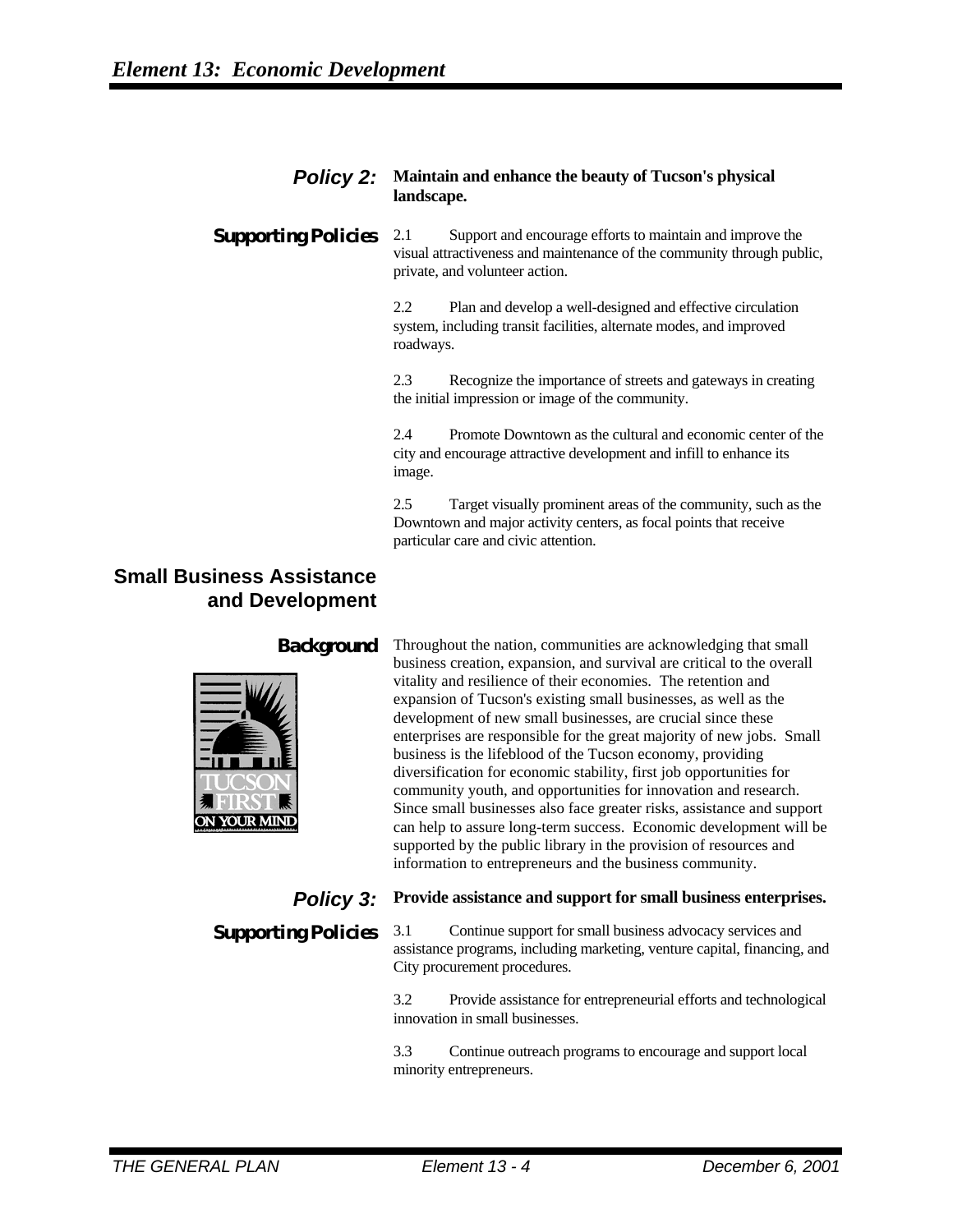#### *Policy 4:* **Review and revise existing and proposed City procedures, policies, and regulations to take into account small business enterprises.**

#### **Supporting Policies** 4.1 Utilize the Small Business Commission to facilitate communication between the City and small businesses, to evaluate and streamline City procedures, and to evaluate City policies and regulations for their impacts on small businesses.

4.2 Identify and consider business needs and potential economic impacts in policy decisions and proposed regulations.

4.3 Determine methods to mitigate impacts of roadway improvements on small businesses.

# **Business Retention and Expansion**

| Background | Since existing companies in the community generate most new jobs,<br>the prosperity of those businesses is of paramount importance to the<br>future economic welfare of Tucson. It is important to focus retention<br>and expansion efforts on industries providing high-quality jobs, such<br>as manufacturing and targeted industry clusters. These export-based<br>companies import capital by exporting products and also provide<br>higher wages and better benefits than many other sectors. Tucson<br>should proceed with proactive programs to foster the retention and<br>expansion of existing enterprises in the community. |
|------------|----------------------------------------------------------------------------------------------------------------------------------------------------------------------------------------------------------------------------------------------------------------------------------------------------------------------------------------------------------------------------------------------------------------------------------------------------------------------------------------------------------------------------------------------------------------------------------------------------------------------------------------|
|            |                                                                                                                                                                                                                                                                                                                                                                                                                                                                                                                                                                                                                                        |

- *Policy 5:* **Support continuing development of Southern Arizona's high technology industry clusters.**
- *Policy 6:* Provide assistance and support for the retention and **expansion of existing business.**

## **Supporting Policies** 6.1 Support a one-stop center to improve and clarify government requirements and to provide business assistance.

6.2 Continue to support programs that finance the expansion of local firms.

- 6.3 Support the use of technologies to assist companies to expand.
- *Policy 7:* **Encourage the expansion and continued viability of trade and service activities.**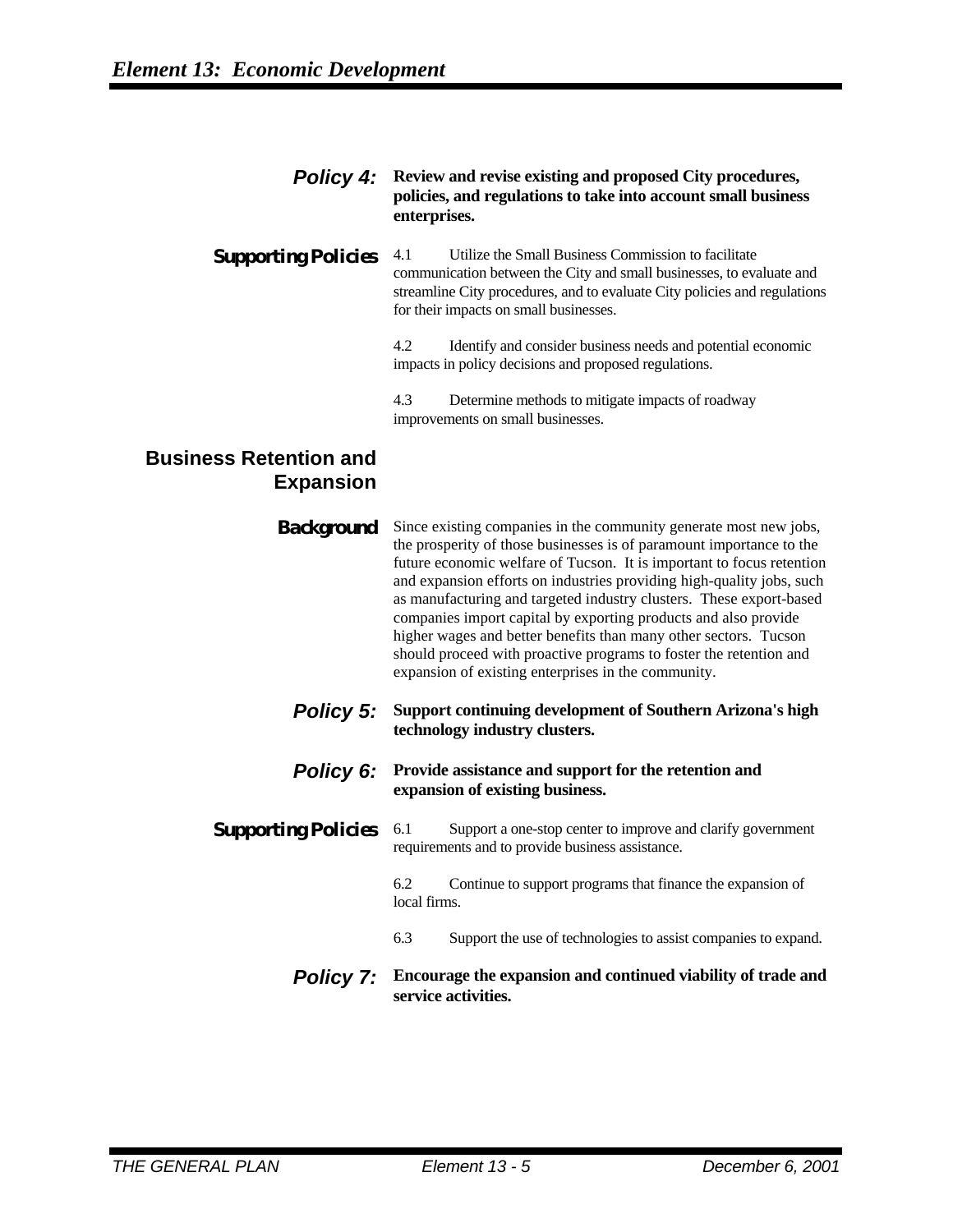| <b>Supporting Policies</b>   | Establish a reliable information base about trade and service<br>7.1<br>activities and their impacts on the local economy.                                                                                                                                                                                                                                                                                                                                                                   |
|------------------------------|----------------------------------------------------------------------------------------------------------------------------------------------------------------------------------------------------------------------------------------------------------------------------------------------------------------------------------------------------------------------------------------------------------------------------------------------------------------------------------------------|
|                              | 7.2<br>Assist local firms in the trade and service sectors to expand<br>their existing markets.                                                                                                                                                                                                                                                                                                                                                                                              |
| <b>Policy 8:</b>             | Support the growth and development of local manufacturing<br>companies.                                                                                                                                                                                                                                                                                                                                                                                                                      |
| <b>Supporting Policies</b>   | 8.1<br>Support the continued use and expansion of the State Enterprise<br>Zone Program.                                                                                                                                                                                                                                                                                                                                                                                                      |
|                              | 8.2<br>Expand supply chain development opportunities.                                                                                                                                                                                                                                                                                                                                                                                                                                        |
|                              | 8.3<br>Facilitate further development of the existing Foreign-Trade<br>Zone project, designating subzones as necessary.                                                                                                                                                                                                                                                                                                                                                                      |
| <b>Policy 9:</b>             | Support tourism and convention development.                                                                                                                                                                                                                                                                                                                                                                                                                                                  |
| <b>Supporting Policies</b>   | 9.1<br>Support plans and efforts to enhance Tucson as a tourist<br>destination.                                                                                                                                                                                                                                                                                                                                                                                                              |
|                              | 9.2<br>Determine, protect, and promote such things as the natural,<br>cultural, and historical features which attract resorts and tourists to the<br>region.                                                                                                                                                                                                                                                                                                                                 |
|                              | 9.3<br>Continue to support facilities to enhance the competitiveness of<br>the City to increase convention activities.                                                                                                                                                                                                                                                                                                                                                                       |
|                              | 9.4<br>Continue to support the expansion of Tucson's airport facilities<br>as a focal point for both business and tourist travel.                                                                                                                                                                                                                                                                                                                                                            |
| <b>Strategic Recruitment</b> |                                                                                                                                                                                                                                                                                                                                                                                                                                                                                              |
| Background                   | Strategic recruitment of business is critical to Tucson's economic<br>future. An expanded and diversified economic base will benefit the<br>community by providing greater stability to the economy and a wider<br>variety of jobs and will assist in the reduction of unemployment and<br>underemployment. Efforts to attract and assist development of new<br>businesses, including appropriate, clean industries, should be<br>continued to ensure the economic welfare of the community. |
| Policy 10:                   | Support efforts to recruit new businesses and industries to<br>Tucson.                                                                                                                                                                                                                                                                                                                                                                                                                       |
| <b>Supporting Policies</b>   | 10.1<br>Focus recruitment efforts and resources on specific industries<br>which will diversify the existing economic base.                                                                                                                                                                                                                                                                                                                                                                   |
|                              |                                                                                                                                                                                                                                                                                                                                                                                                                                                                                              |

10.2 Identify and recruit new firms that supply or otherwise support businesses already located in the Tucson area.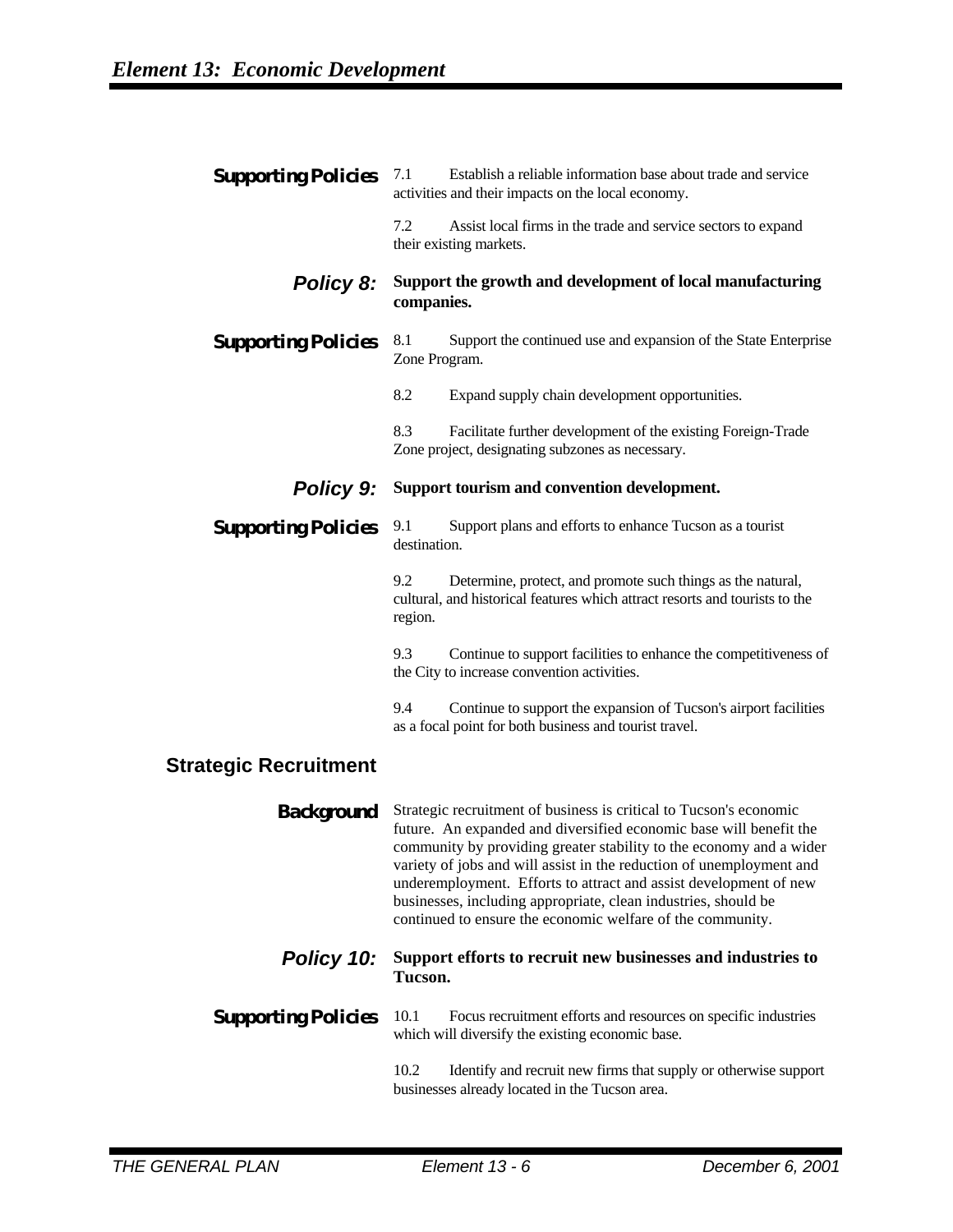10.3 Target recruitment efforts and resources on small- to mid-sized corporate headquarters and regional office operations and on knowledgeintensive industries.

10.4 Pursue recruitment of industries that are nonpolluting and compatible with the environment.

10.5 Improve recruitment methods and strategies by analyzing results through established performance and evaluation criteria.

10.6 Promote Southern Arizona as a location for film activities, including motion pictures, television, and still photography.

# **Business Creation**

**Background** The creation of new businesses is a critical component of a growing economy. New businesses provide opportunities for growth and expansion and for the creation of quality jobs.

#### *Policy 11:* **Provide assistance to encourage the development of new businesses.**

**Supporting Policies** 11.1 Continue to facilitate communication between small businesses and City government to encourage entrepreneurship and resolve problems.

> 11.2 Identify and support community resources which assist new businesses, such as marketing, venture capital, financing, and management.

> 11.3 Encourage and support entrepreneurial efforts and technological innovation in local businesses.

> 11.4 Foster the transfer of technology from the University of Arizona to local business ventures.

11.5 Continue the support of business incubation programs.

# **International Trade**



**Background** Development of international markets has been shown nationally to be an efficient form of creating jobs for local companies. However, only a fraction of the firms that have international sales potential ever pursue those markets. An aggressive approach to international trade will promote a healthier economic context that enhances local business. The City can play an important role in this approach by creating a promising business environment through efforts ranging from facilitating trade opportunities to creating supportive physical and institutional improvements.

*Policy 12:* **Establish the necessary physical and institutional structures to support local exporting opportunities.**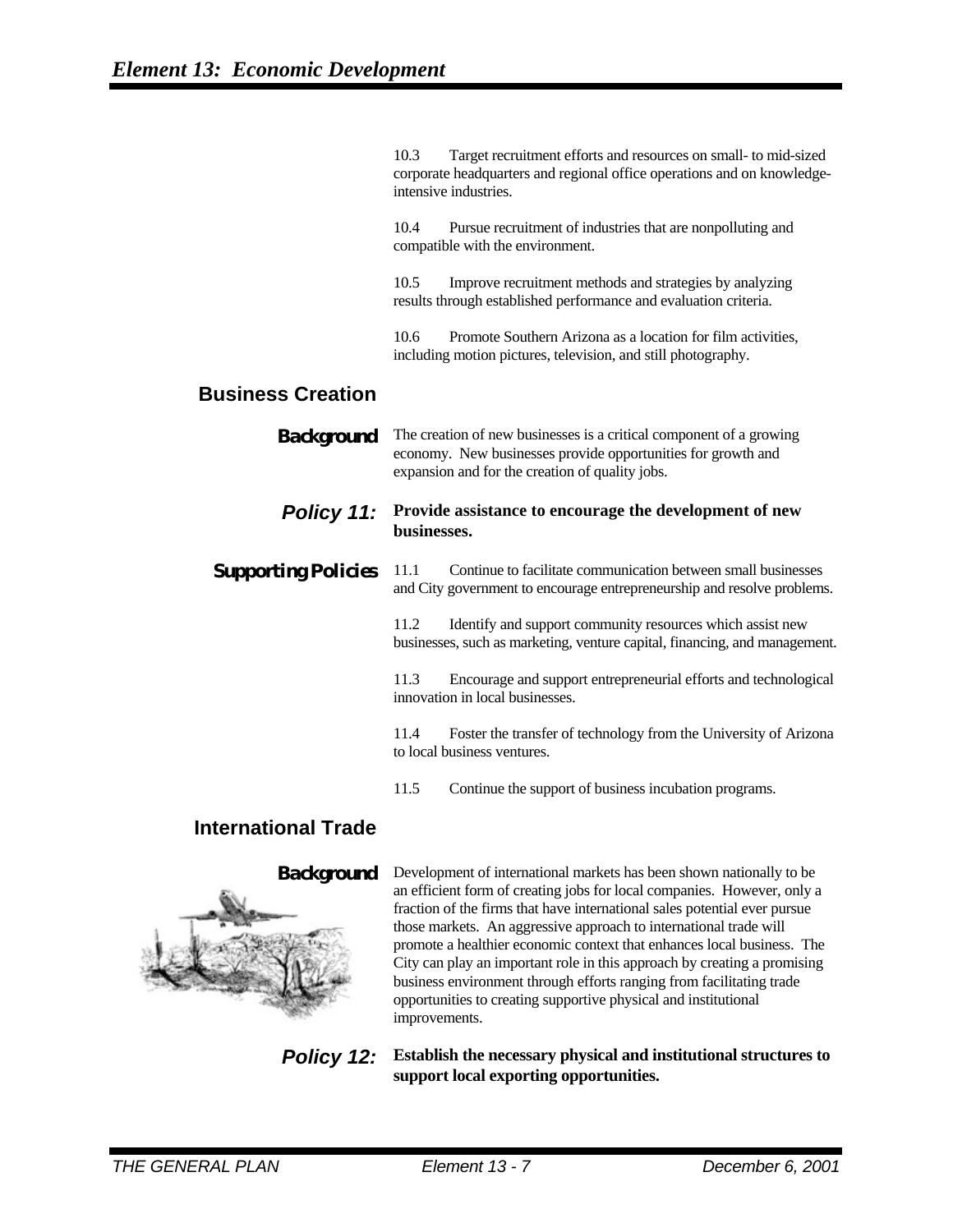#### **Supporting Policies** 12.1 Support the activities of the U.S. Department of Commerce Export Assistance Center that foster export trade opportunities for Tucson.

12.2 Pursue trading opportunities with Tucson's Sister Cities and through foreign trade offices.

12.3 Promote the establishment of Tucson as a gateway to the Mexican and Latin American markets.

#### *Policy 13:* **Create mechanisms which encourage local businesses to pursue international markets.**

**Supporting Policies** 13.1 Expand efforts to provide firms with the information to market their products and services overseas, including sources of export/import financing.

> 13.2 Organize and sponsor trade fairs, missions, and shows, recruiting the participation of local firms in these events.

# **Jobs, Education, and Training**



**Background** Jobs, education, and training form a critical component of Tucson's economic development strategy. This component emphasizes the coordination of jobs with local skills and the provision of appropriate training and retraining programs. A well-trained, well-compensated, and diversified labor force contributes to a healthy local economy and positive community image which, in turn, attracts additional new job opportunities. High quality educational opportunities at all levels are essential to attract new business and sustain a healthy, diverse economy, as well as to enhance the quality of life.

### *Policy 14:* **Support efforts to provide employment opportunities for the local work force.**

**Supporting Policies** 14.1 Aid efforts to achieve full employment for Tucson's residents.

14.2 Assist efforts to attract and retain a broad base of businesses and industries providing well-compensated jobs with career growth potential.

14.3 Improve access for the community's economically disadvantaged to job training or retraining opportunities to provide them with skills for career development.

14.4 Support demand-based training programs.

14.5 Continue to reduce barriers to employment by increasing accessibility of mass transit and child care.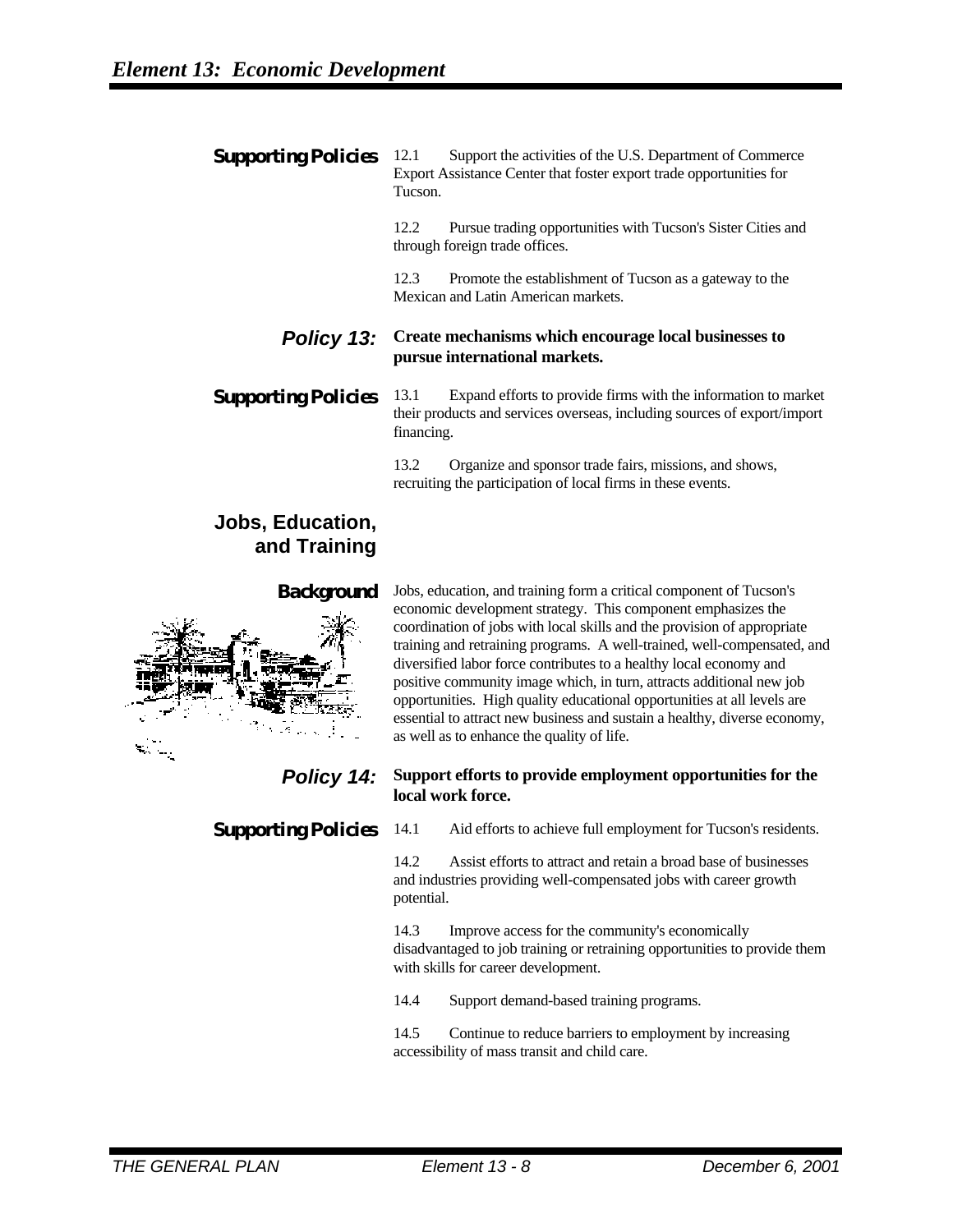#### *Policy 15:* **Support and encourage an excellent educational system and job training programs at all levels.**

**Supporting Policies** 15.1 Encourage efforts to provide a full range of high quality educational opportunities for all residents and for life-long learning through library resources and programs.

> 15.2 A literate, informed community enhances the quality of life and job opportunities for all. Abundant library resources will be available to foster and sustain reading skills and interests.

15.3 Promote coordination of the personnel needs of new and existing business with skills training programs to ensure a stable, productive labor force.

15.4 Support the expansion of workforce development training funds from the state of Arizona.

15.5 Implement the appropriate policies as contained in the Regional Workforce Development Plan as presented by the Workforce Investment Board.

# **Regional Coordination**

**Background** Tucson will need to become increasingly competitive to achieve its economic development objectives in the context of the global economy. The variety of private and public economic development agencies and organizations in the region will need to improve coordination of efforts to ensure the best utilization of each entity and to address any shortcomings that may currently exist. Additional economic development tools, including state legislative changes, may be necessary to recruit and create business opportunities.

#### *Policy 16:* **Improve coordination of regional economic development activities.**

#### **Supporting Policies** 16.1 Promote networking, information sharing, and coordination among the local public and private economic development agencies and organizations, educational and job training organizations, and business groups.

16.2 Implement the appropriate policies of the regional economic development plan as amended from time to time.

16.3 Lead the effort to establish a Regional Authority for the licensing of cable TV operators and telecommunications providers, reaching consensus with neighboring jurisdictions.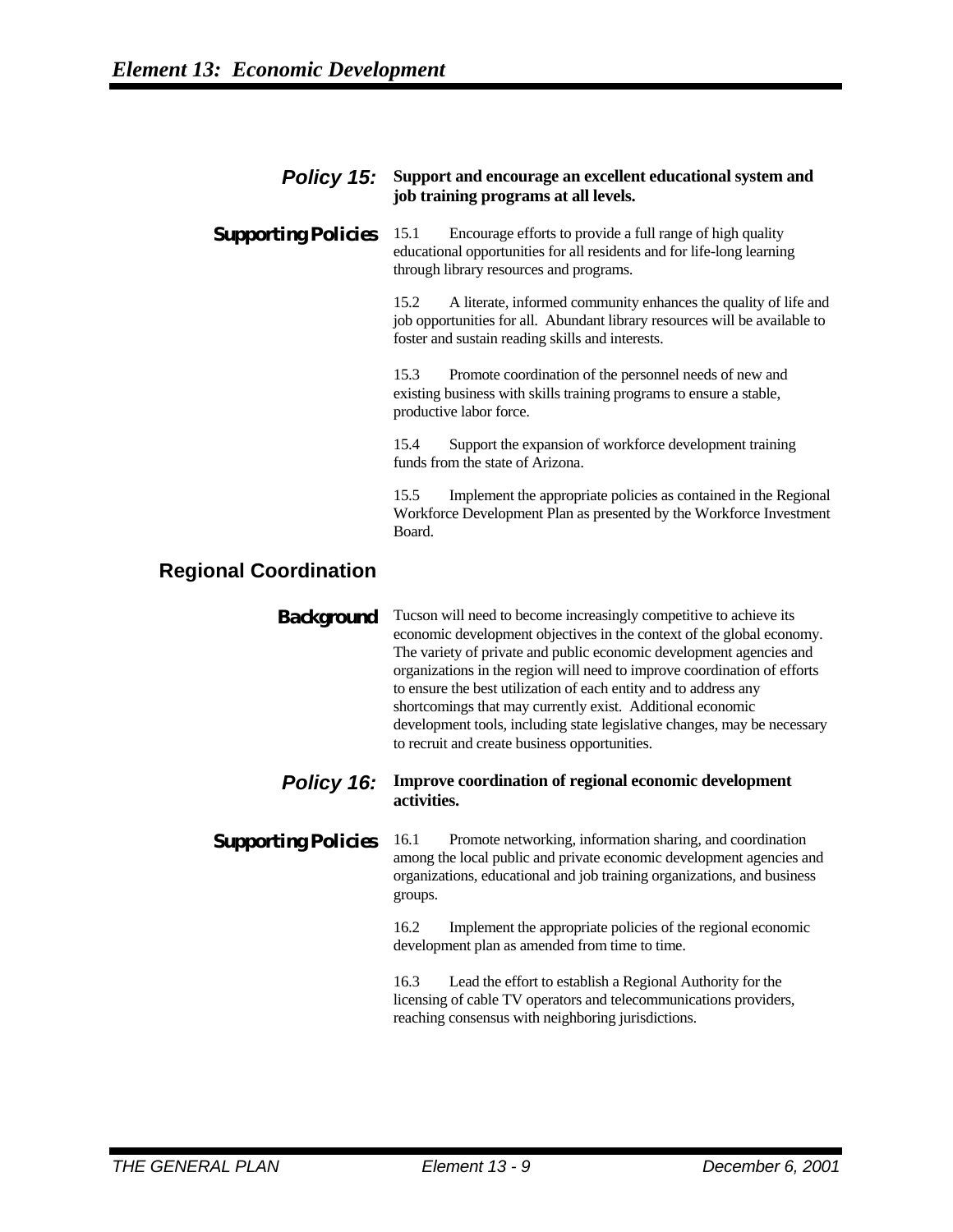#### *Policy 17:* **Pursue legislative changes that would allow greater local flexibility and assist in achieving economic development objectives.**

**Supporting Policy** 17.1 Encourage legislation that acknowledges the right of municipalities to control their rights-of-way and receive fair compensation for their value.

# **Community Conservation and Redevelopment**

**Background** Community conservation and redevelopment are key elements in achieving economic stability; expanding the city's tax base; and assuring an overall sense of pride, diversity, and identity within the urban area. Major redevelopment projects can restore economic viability to vacant and underutilized areas of the community. Conservation and rehabilitation of existing neighborhoods and commercial districts will maintain their economic viability while enhancing the city's richness and diversity.

### *Policy 18:* Promote the continued physical and economic viability of the **city's neighborhoods and commercial districts.**



**Supporting Policies** 18.1 Preserve and strengthen the distinctive physical character and identity of individual neighborhoods and commercial districts in the community.

> 18.2 Revitalize older neighborhoods and commercial areas which exhibit stress in the form of transitioning land uses, changing ownership patterns, and physical deterioration.

> 18.3 Foster the continued economic viability of existing neighborhoods and commercial districts by promoting safety and maintenance programs and by encouraging appropriate new development.

18.4 Encourage the location of employment centers proximate to neighborhoods in order to improve access to jobs.

*Policy 19:* **Improve vacant land parcels, designated for redevelopment through formal procedures, to promote the economic enhancement of the city, as well as the health, safety, and welfare of its residents.**

**Supporting Policies** 19.1 Develop and utilize redevelopment plans to promote careful redevelopment of areas in the community that are vacant and underutilized.

> 19.2 Address the special needs of areas that are experiencing blight or potentially hazardous conditions to assure the health, safety, and welfare of local residents.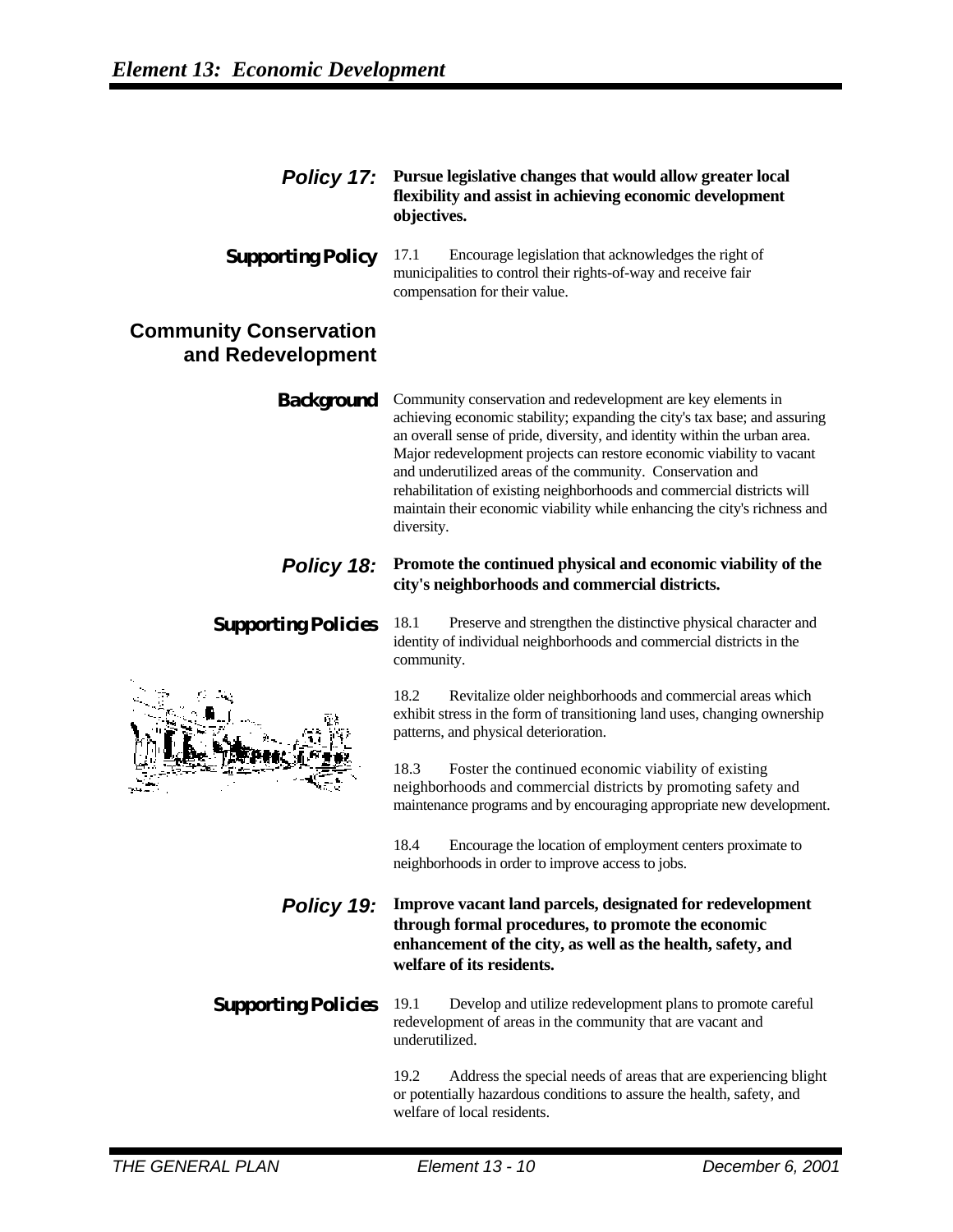19.3 Promote sensitive redevelopment of areas within the community that are in a process of transition and reflect a need for reinvestment, particularly along arterial streets.

# **Downtown Development**



**Background** The revitalization of the city core is critical to the City's economic development efforts. The Downtown is the City's cultural, economic, and civic center, providing opportunities for social encounters and personal and business interactions. A diversity of services and entertainment, cultural, business, and civic activities are essential to create a vibrant Downtown. Public investments and redevelopment plans are already in place to support new projects and businesses. Attractive streetscapes, urban spaces, public plazas, and opportunities for day and evening activities all combine to enhance the image and economy of the city's center.

#### *Policy 20:* Provide incentives to encourage a diversity of integrated land **uses in the Downtown.**

### **Supporting Policies** 20.1 Assist efforts to develop Downtown as a major, mixed-use

activity center that includes a variety of housing choices and retail, office, government, arts and culture, entertainment, and other services. 20.2 Promote the preservation of historically significant structures and identify various means of protection.

restaurants, and specialty retail.

20.3 Support existing businesses and encourage opportunities for infill and expansion of a variety of retail enterprises, including galleries,

### *Policy 21:* **Support plans, programs, and capital expenditures to stimulate the investment of private capital in the Downtown.**



**Supporting Policies** 21.1 Encourage efforts to enhance and upgrade the physical appearance and infrastructure.

> 21.2 Continue to utilize capital expenditures to leverage private investment.

21.3 Promote opportunities to redevelop underutilized central city areas through implementation of existing redevelopment plans.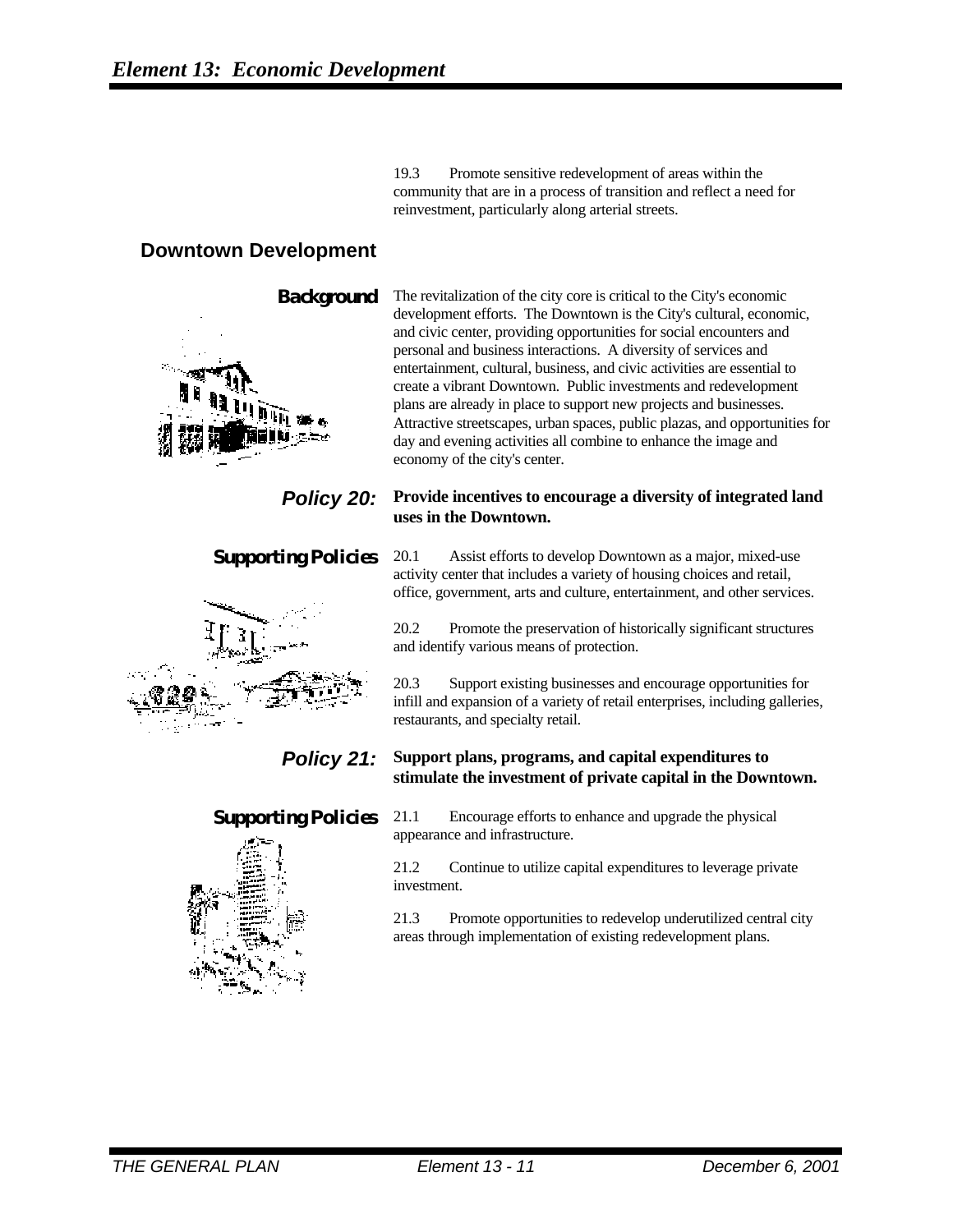#### *Policy 22:* **Enhance the tourism and convention industry Downtown.**

**Supporting Policies** 22.1 Support the Tucson Convention Center expansion to attract major, new convention activities.

> 22.2 Attract new convention-grade hotels to support and benefit from the expanded convention facility.

22.3 Continue to encourage complementary retail, cultural, and entertainment activities to assist in convention attraction.

#### *Policy 23:* **Promote the Downtown as the city's cultural center.**

**Supporting Policies** 23.1 Promote cultural events and activities, especially those that attract evening and weekend participation.

> 23.2 Encourage the location of complementary land uses, such as restaurants and entertainment, within and adjacent to the Arts District.

# **Responsive Government**

**Background** A significant factor in any community's economic development is the ability of its government to respond quickly and appropriately to the needs and desires of its citizens. With the use of the Internet and the City's government fiber optic network in conjunction with emerging new technologies, the City has the increased potential to respond to individual citizens, neighborhood associations, businesses, schools, universities, and others in a timely and effective manner. A highly responsive government helps to make a city attractive to various entities, thus increasing its ability to promote increased investment in the community. Tangible results include increased infrastructure and access to high-tech telecom services, new jobs, increased educational opportunities, better planned new development, less traffic, and better air quality.

*Policy 24:* **Continue the effort toward a robust e-government that promotes efficient and effective municipal government operations and enhances the City's ability to communicate with its citizens.**

**Supporting Policies** 24.1 Promote a user-friendly system that allows the citizen to interact easily with City government through a variety of mechanisms emphasizing the best practices for telephone, Internet, and e-mail and